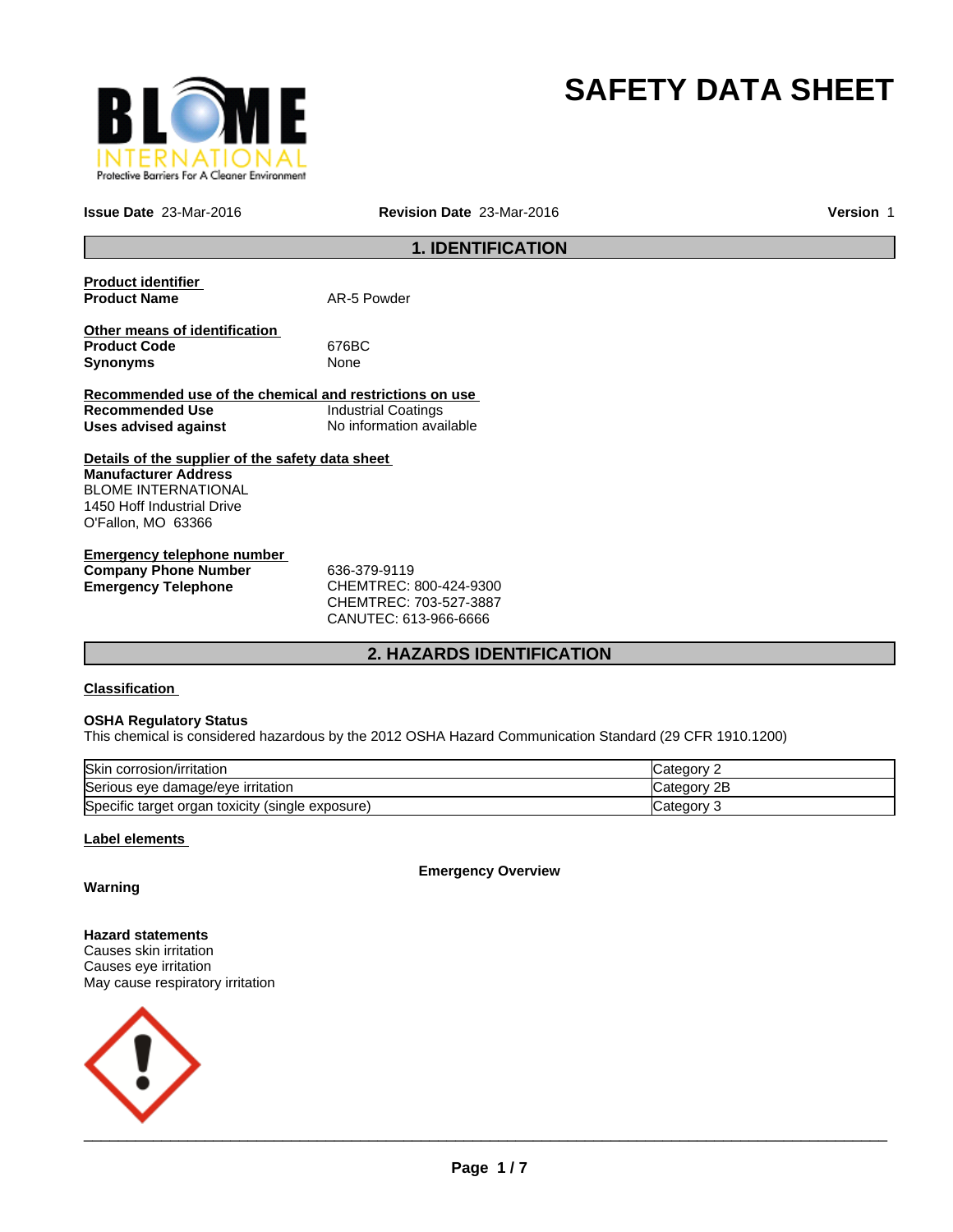#### **Appearance** powder **Physical state** Solid **Odor** None

 $\overline{\phantom{a}}$  ,  $\overline{\phantom{a}}$  ,  $\overline{\phantom{a}}$  ,  $\overline{\phantom{a}}$  ,  $\overline{\phantom{a}}$  ,  $\overline{\phantom{a}}$  ,  $\overline{\phantom{a}}$  ,  $\overline{\phantom{a}}$  ,  $\overline{\phantom{a}}$  ,  $\overline{\phantom{a}}$  ,  $\overline{\phantom{a}}$  ,  $\overline{\phantom{a}}$  ,  $\overline{\phantom{a}}$  ,  $\overline{\phantom{a}}$  ,  $\overline{\phantom{a}}$  ,  $\overline{\phantom{a}}$ 

**Precautionary Statements - Prevention**

Wash face, hands and any exposed skin thoroughly after handling Wear protective gloves/protective clothing/eye protection/face protection Avoid breathing dust/fume/gas/mist/vapors/spray Use only outdoors or in a well-ventilated area

#### **Precautionary Statements - Response**

IF IN EYES: Rinse cautiously with water for several minutes. Remove contact lenses, if present and easy to do. Continue rinsing If eye irritation persists: Get medical advice/attention IF ON SKIN: Wash with plenty of soap and water If skin irritation occurs: Get medical advice/attention Take off contaminated clothing and wash before reuse IF INHALED: Remove victim to fresh air and keep at rest in a position comfortable for breathing Call a POISON CENTER or doctor/physician if you feel unwell

#### **Precautionary Statements - Storage**

Store in a well-ventilated place. Keep container tightly closed Store locked up

#### **Precautionary Statements - Disposal**

Dispose of contents/container to an approved waste disposal plant

#### **Hazards not otherwise classified (HNOC)**

Not applicable

### **Other Information**

Not applicable.

#### **Unknown acute toxicity**

0% of the mixture consists of ingredient(s) of unknown toxicity

# **3. COMPOSITION/INFORMATION ON INGREDIENTS**

#### **Substance**

Not applicable

#### **Mixture**

| Chemical Name                                                                                              | `S No<br>JАJ     | - -<br>-07               |  |
|------------------------------------------------------------------------------------------------------------|------------------|--------------------------|--|
| Aluminum oxide                                                                                             | റഠ<br>311<br>∠o- | $\sqrt{2}$<br>60<br>∣ ∪∪ |  |
| *The exact persontage (concentration)<br>$\overline{a}$ of composition has been withhold as a trade secret |                  |                          |  |

The exact percentage (concentration) of composition has been withheld as a trade secret.

# **4. FIRST AID MEASURES**

#### **Description of first aid measures**

| <b>General advice</b> | If symptoms persist, call a physician. Do not breathe dust/fume/gas/mist/vapors/spray. Do<br>not get in eyes, on skin, or on clothing.                                                                                  |
|-----------------------|-------------------------------------------------------------------------------------------------------------------------------------------------------------------------------------------------------------------------|
| Eye contact           | Immediately flush with plenty of water. After initial flushing, remove any contact lenses and<br>continue flushing for at least 15 minutes. Keep eye wide open while rinsing. If symptoms<br>persist, call a physician. |
| <b>Skin contact</b>   | Consult a physician if necessary. Wash off immediately with soap and plenty of water while<br>removing all contaminated clothes and shoes.                                                                              |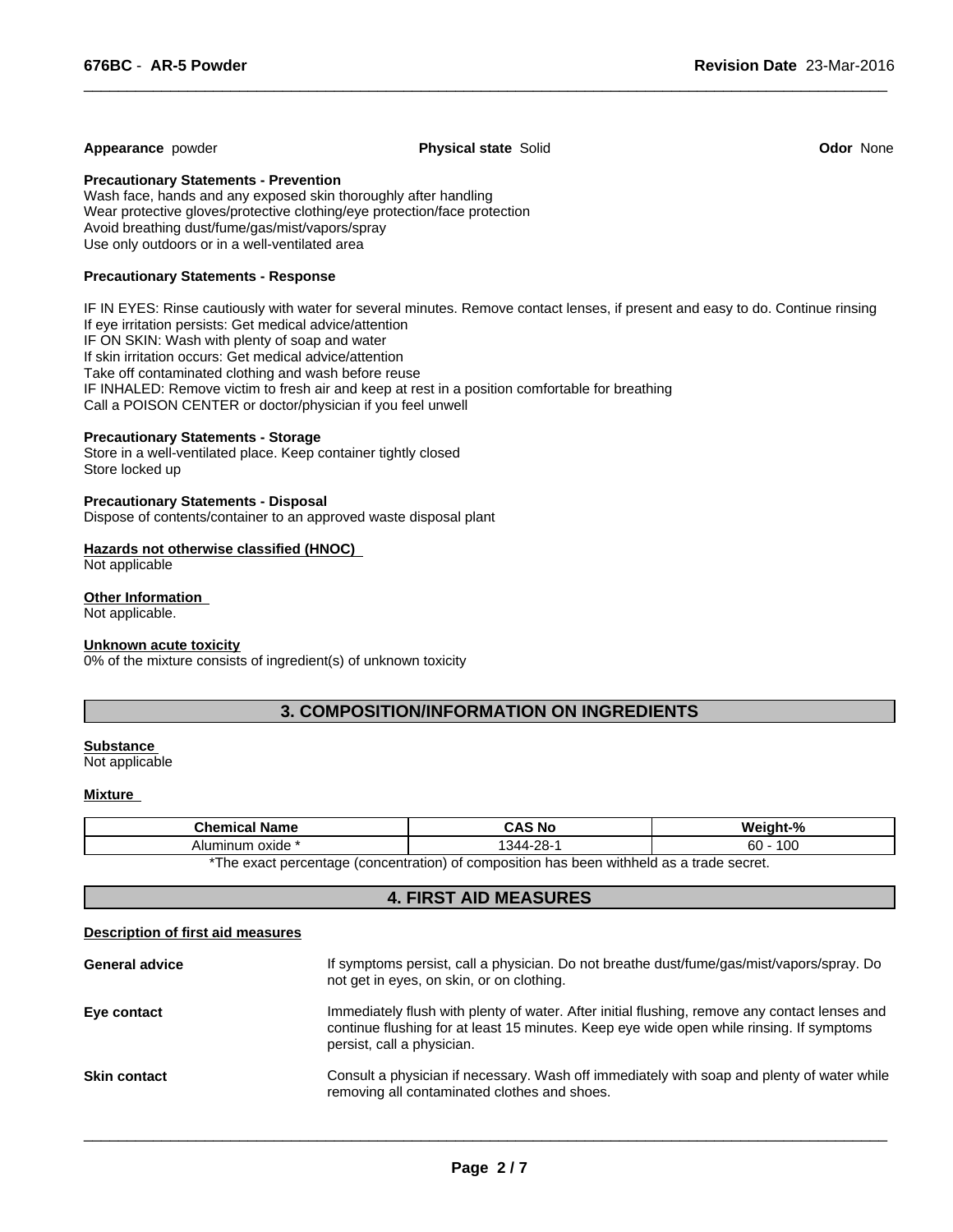| <b>Inhalation</b>                                           | Remove to fresh air. Call a physician. If breathing is irregular or stopped, administer<br>artificial respiration. Avoid direct contact with skin. Use barrier to give mouth-to-mouth<br>resuscitation. |  |  |
|-------------------------------------------------------------|---------------------------------------------------------------------------------------------------------------------------------------------------------------------------------------------------------|--|--|
| Ingestion                                                   | Rinse mouth. Drink plenty of water. If symptoms persist, call a physician. Do NOT induce<br>vomiting.                                                                                                   |  |  |
| Self-protection of the first aider                          | Use personal protective equipment as required.                                                                                                                                                          |  |  |
| Most important symptoms and effects, both acute and delayed |                                                                                                                                                                                                         |  |  |
| <b>Symptoms</b>                                             | May cause redness and tearing of the eyes. Coughing and/ or wheezing. May cause skin                                                                                                                    |  |  |

 $\overline{\phantom{a}}$  ,  $\overline{\phantom{a}}$  ,  $\overline{\phantom{a}}$  ,  $\overline{\phantom{a}}$  ,  $\overline{\phantom{a}}$  ,  $\overline{\phantom{a}}$  ,  $\overline{\phantom{a}}$  ,  $\overline{\phantom{a}}$  ,  $\overline{\phantom{a}}$  ,  $\overline{\phantom{a}}$  ,  $\overline{\phantom{a}}$  ,  $\overline{\phantom{a}}$  ,  $\overline{\phantom{a}}$  ,  $\overline{\phantom{a}}$  ,  $\overline{\phantom{a}}$  ,  $\overline{\phantom{a}}$ 

#### **Indication of any immediate medical attention and special treatment needed**

irritation.

**Note to physicians** Treat symptomatically.

### **5. FIRE-FIGHTING MEASURES**

#### **Suitable extinguishing media**

Use extinguishing measures that are appropriate to local circumstances and the surrounding environment.

**Unsuitable extinguishing media** No information available.

#### **Specific hazards arising from the chemical**

No information available.

**Explosion data Sensitivity to Mechanical Impact** None. **Sensitivity to Static Discharge** None.

#### **Protective equipment and precautions for firefighters**

As in any fire, wear self-contained breathing apparatus pressure-demand, MSHA/NIOSH (approved or equivalent) and full protective gear.

# **6. ACCIDENTAL RELEASE MEASURES**

|                                                      | Personal precautions, protective equipment and emergency procedures                                                               |  |
|------------------------------------------------------|-----------------------------------------------------------------------------------------------------------------------------------|--|
| <b>Personal precautions</b>                          | Use personal protective equipment as required. Avoid creating dust.                                                               |  |
| <b>Environmental precautions</b>                     |                                                                                                                                   |  |
| <b>Environmental precautions</b>                     | No information available.                                                                                                         |  |
| Methods and material for containment and cleaning up |                                                                                                                                   |  |
| <b>Methods for containment</b>                       | Prevent further leakage or spillage if safe to do so.                                                                             |  |
| Methods for cleaning up                              | Use personal protective equipment as required. Sweep up and shovel into suitable<br>containers for disposal. Avoid creating dust. |  |
|                                                      | 7. HANDLING AND STORAGE                                                                                                           |  |

#### **Precautions for safe handling**

**Advice on safe handling** Avoid contact with skin, eyes or clothing. Use personal protective equipment as required. Wash contaminated clothing before reuse. Do not breathe dust/fume/gas/mist/vapors/spray. Do not eat, drink or smoke when using this product.

 $\overline{\phantom{a}}$  ,  $\overline{\phantom{a}}$  ,  $\overline{\phantom{a}}$  ,  $\overline{\phantom{a}}$  ,  $\overline{\phantom{a}}$  ,  $\overline{\phantom{a}}$  ,  $\overline{\phantom{a}}$  ,  $\overline{\phantom{a}}$  ,  $\overline{\phantom{a}}$  ,  $\overline{\phantom{a}}$  ,  $\overline{\phantom{a}}$  ,  $\overline{\phantom{a}}$  ,  $\overline{\phantom{a}}$  ,  $\overline{\phantom{a}}$  ,  $\overline{\phantom{a}}$  ,  $\overline{\phantom{a}}$ 

#### **Conditions for safe storage, including any incompatibilities**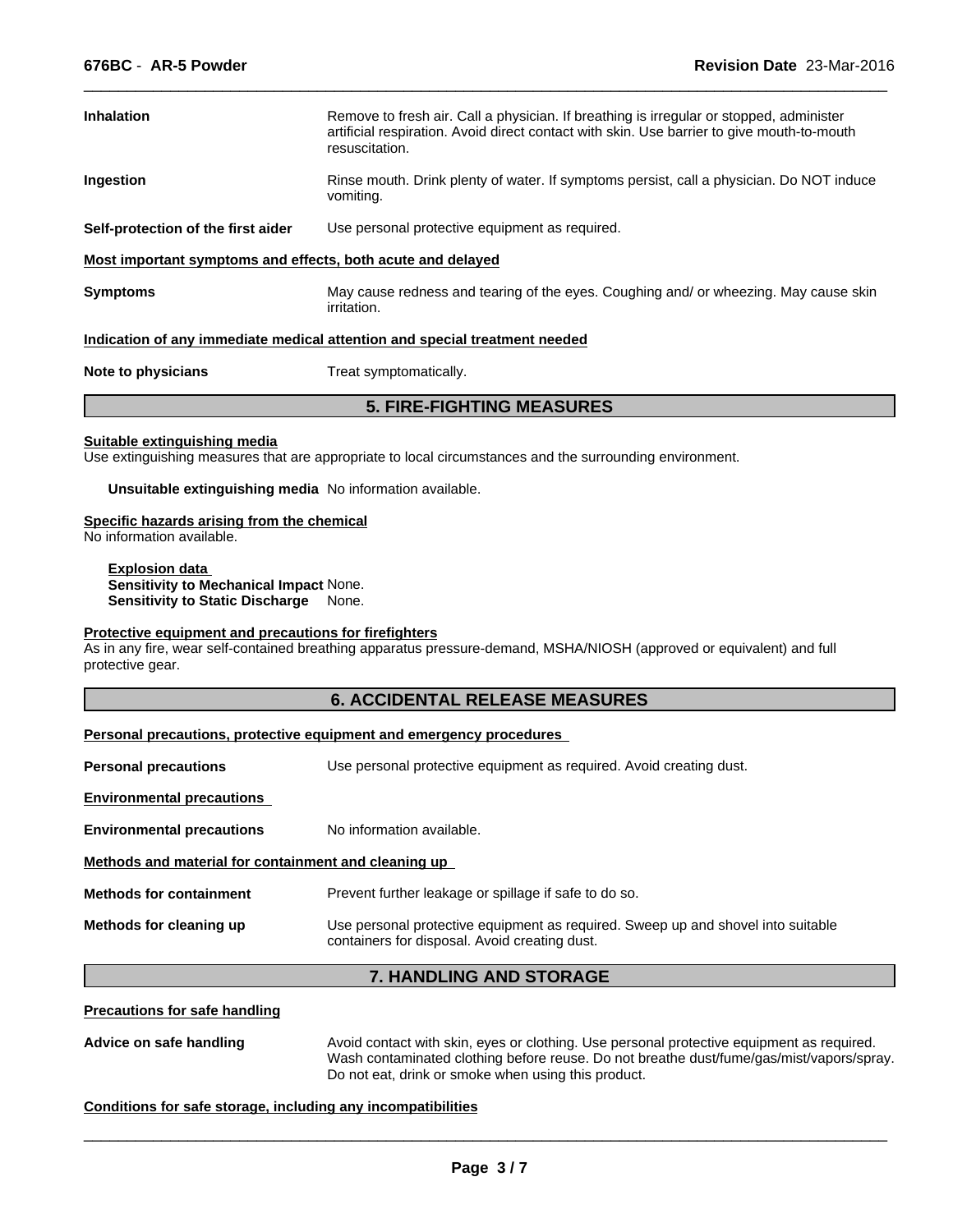**Storage Conditions** Keep container tightly closed in a dry and well-ventilated place. Keep out of the reach of children.

**Incompatible materials** Strong bases. Halogens. Chlorinated compounds. Strong oxidizing agents.

 $\overline{\phantom{a}}$  ,  $\overline{\phantom{a}}$  ,  $\overline{\phantom{a}}$  ,  $\overline{\phantom{a}}$  ,  $\overline{\phantom{a}}$  ,  $\overline{\phantom{a}}$  ,  $\overline{\phantom{a}}$  ,  $\overline{\phantom{a}}$  ,  $\overline{\phantom{a}}$  ,  $\overline{\phantom{a}}$  ,  $\overline{\phantom{a}}$  ,  $\overline{\phantom{a}}$  ,  $\overline{\phantom{a}}$  ,  $\overline{\phantom{a}}$  ,  $\overline{\phantom{a}}$  ,  $\overline{\phantom{a}}$ 

# **8. EXPOSURE CONTROLS/PERSONAL PROTECTION**

# **Control parameters**

#### **Exposure Guidelines** .

| <b>Chemical Name</b> | <b>ACGIH TLV</b>                   | <b>OSHA PEL</b>                                   | <b>NIOSH IDLH</b> |
|----------------------|------------------------------------|---------------------------------------------------|-------------------|
| Aluminum oxide       | TWA<br>ma/m<br>respirable fraction | <b>TWA: 15</b><br>total dust<br>$15 \text{ ma/m}$ |                   |
| 1344-28-1            |                                    | TWA.<br>respirable fraction<br>. 5 ma/mª          |                   |
| .<br>$\cdots$<br>.   | $\cdot$<br>$\cdot\cdot$            |                                                   |                   |

*NIOSH IDLH Immediately Dangerous to Life or Health*

#### **Appropriate engineering controls**

| <b>Engineering Controls</b> | Showers              |
|-----------------------------|----------------------|
|                             | Eyewash stations     |
|                             | Ventilation systems. |

#### **Individual protection measures, such as personal protective equipment**

# **9. PHYSICAL AND CHEMICAL PROPERTIES**

# **Information on basic physical and chemical properties**

| <b>Physical state</b>            | Solid                    |                       | None                     |
|----------------------------------|--------------------------|-----------------------|--------------------------|
| Appearance                       | powder                   | Odor                  |                          |
| Color                            | white                    | <b>Odor threshold</b> | No information available |
| <b>Property</b>                  | Values                   | Remarks • Method      |                          |
| рH                               | $-7$                     |                       |                          |
| Melting point / freezing point   | 2030 °C<br>3686 °F       |                       |                          |
| Boiling point / boiling range    | 2977 °C<br>5390 °F       |                       |                          |
| <b>Flash point</b>               | No information available |                       |                          |
| <b>Evaporation rate</b>          | No information available |                       |                          |
| Flammability (solid, gas)        | No information available |                       |                          |
| <b>Flammability Limit in Air</b> |                          |                       |                          |
| <b>Upper flammability limit:</b> | No information available |                       |                          |
| Lower flammability limit:        | No information available |                       |                          |
| Vapor pressure                   | No information available |                       |                          |
| Vapor density                    | No information available |                       |                          |
| <b>Relative density</b>          | 3.9                      |                       |                          |
| <b>Water solubility</b>          | Insoluble in water       |                       |                          |
| Solubility in other solvents     | No information available |                       |                          |
| <b>Partition coefficient</b>     | No information available |                       |                          |
| <b>Autoignition temperature</b>  | No information available |                       |                          |
| <b>Decomposition temperature</b> | No information available |                       |                          |
| <b>Kinematic viscosity</b>       | No information available | Not applicable        |                          |
|                                  |                          |                       |                          |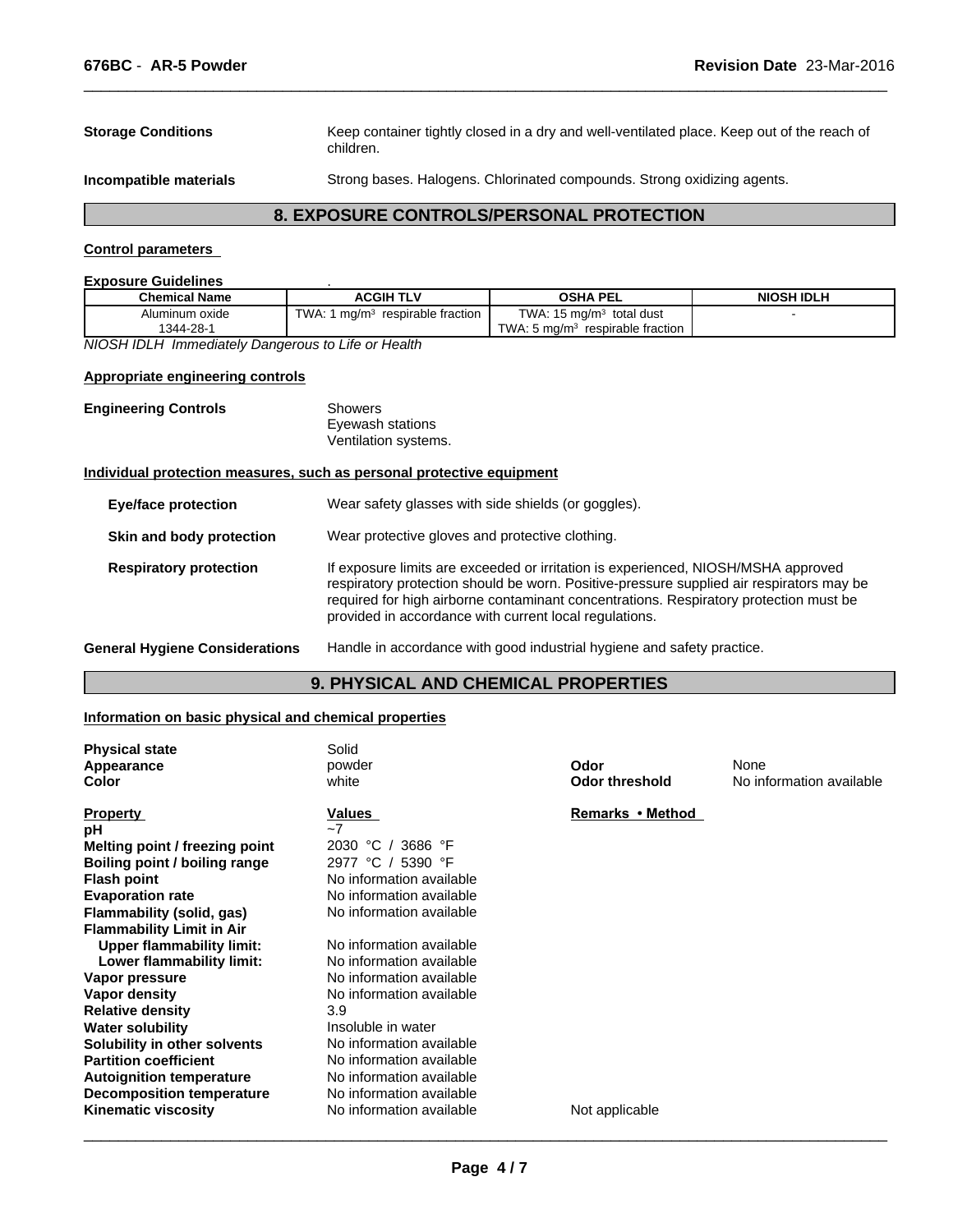| <b>Dynamic viscosity</b>    | No information available            | Not appli |
|-----------------------------|-------------------------------------|-----------|
| <b>Explosive properties</b> | Not an explosive                    |           |
| <b>Oxidizing properties</b> | Not applicable                      |           |
| <b>Other Information</b>    |                                     |           |
| Softening point             | No information available            |           |
| <b>Molecular weight</b>     | No information available            |           |
| <b>VOC Content (%)</b>      | No information available            |           |
| <b>Density</b>              | No information available            |           |
| <b>Bulk density</b>         | No information available            |           |
|                             | <b>10. STABILITY AND REACTIVITY</b> |           |

**Reactivity** 

No data available

#### **Chemical stability**

Stable under recommended storage conditions. **Possibility of Hazardous Reactions** Hazardous polymerization does not occur. **Conditions to avoid** dust formation. **Incompatible materials** Strong bases. Halogens. Chlorinated compounds. Strong oxidizing agents. **Hazardous Decomposition Products** None known based on information supplied.

# **11. TOXICOLOGICAL INFORMATION**

### **Information on likely routes of exposure**

#### **Product Information**

**Inhalation** May cause irritation of respiratory tract.

**Eye contact I**rritating to eyes.

**Skin contact Irritating to skin.** 

**Ingestion** No data available.

| <b>Chemical Name</b>        | <b>LD50</b><br>Oral | <b>Dermal LD50</b> | <b>Inhalation LC50</b> |
|-----------------------------|---------------------|--------------------|------------------------|
| Aluminum oxide<br>1344-28-1 | `Rat<br>5000 mg/kg  |                    |                        |

#### **Information on toxicological effects**

**Symptoms** No information available.

# **Delayed and immediate effects as well as chronic effects from short and long-term exposure**

| No information available.<br>Germ cell mutagenicity<br>No information available.<br>Carcinogenicity                                                                                                                                                                                                                                |
|------------------------------------------------------------------------------------------------------------------------------------------------------------------------------------------------------------------------------------------------------------------------------------------------------------------------------------|
| <b>Chemical Name</b><br><b>IARC</b><br><b>NTP</b><br><b>OSHA</b><br><b>ACGIH</b>                                                                                                                                                                                                                                                   |
| Aluminum oxide<br>Reasonably Anticipated<br>х<br>  1344-28-1                                                                                                                                                                                                                                                                       |
| No information available.<br><b>Reproductive toxicity</b><br>Target Organs. Respiratory system. Eyes. Skin.<br><b>STOT - single exposure</b><br>No information available.<br><b>STOT - repeated exposure</b><br><b>Target Organ Effects</b><br>Respiratory system, lungs.<br>No information available.<br><b>Aspiration hazard</b> |

ot applicable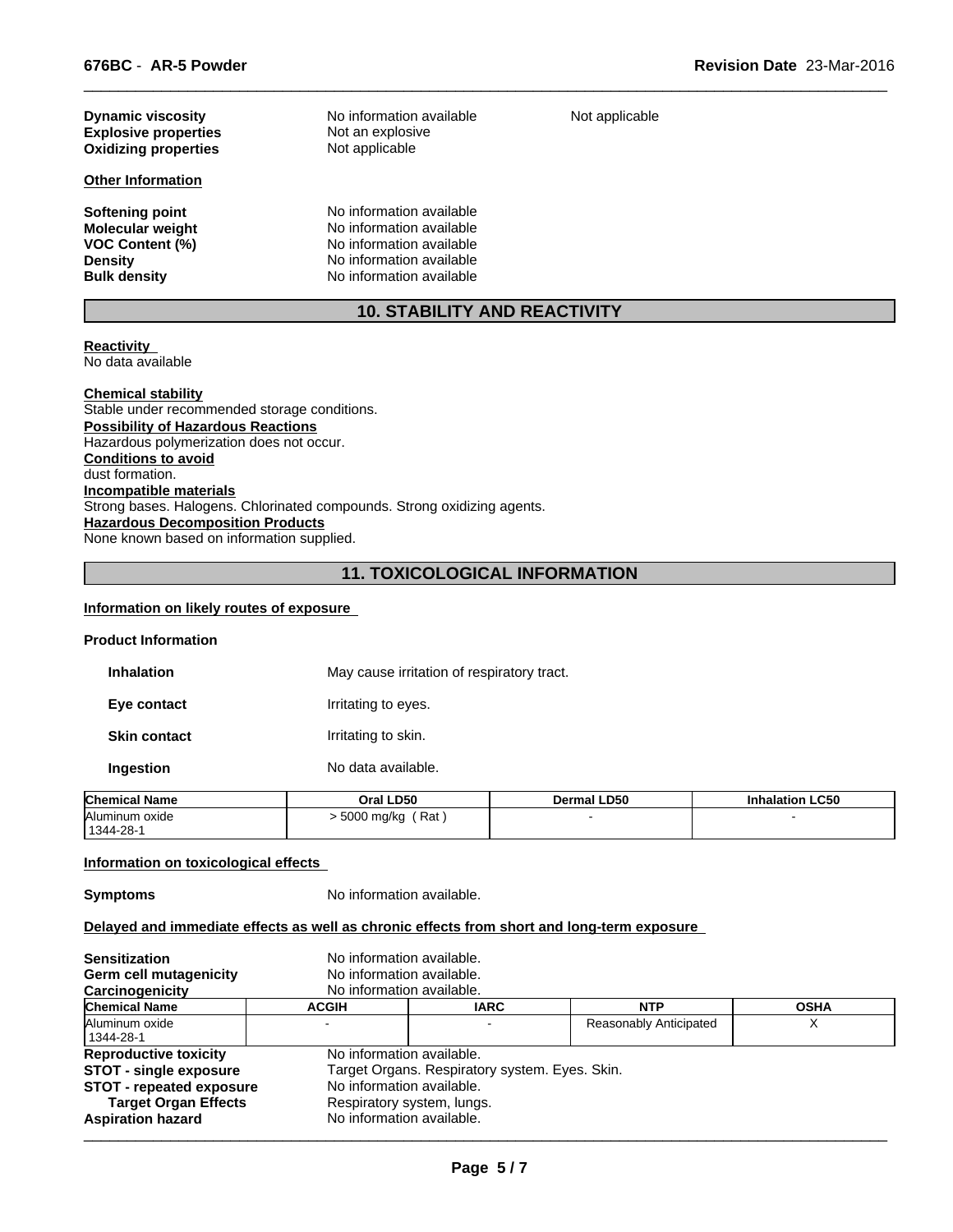#### **Numerical measures of toxicity - Product Information**

#### **The following values are calculated based on chapter 3.1 of the GHS document** .

**ATEmix (oral)** 5,005.00 mg/kg

# **12. ECOLOGICAL INFORMATION**

 $\overline{\phantom{a}}$  ,  $\overline{\phantom{a}}$  ,  $\overline{\phantom{a}}$  ,  $\overline{\phantom{a}}$  ,  $\overline{\phantom{a}}$  ,  $\overline{\phantom{a}}$  ,  $\overline{\phantom{a}}$  ,  $\overline{\phantom{a}}$  ,  $\overline{\phantom{a}}$  ,  $\overline{\phantom{a}}$  ,  $\overline{\phantom{a}}$  ,  $\overline{\phantom{a}}$  ,  $\overline{\phantom{a}}$  ,  $\overline{\phantom{a}}$  ,  $\overline{\phantom{a}}$  ,  $\overline{\phantom{a}}$ 

#### **Ecotoxicity**

100 % of the mixture consists of components(s) of unknown hazards to the aquatic environment

#### **Persistence and degradability**

No information available.

#### **Bioaccumulation**

No information available.

# **Other adverse effects**

No information available

|                                               | <b>13. DISPOSAL CONSIDERATIONS</b>                                                                     |
|-----------------------------------------------|--------------------------------------------------------------------------------------------------------|
| Waste treatment methods<br>Disposal of wastes | Disposal should be in accordance with applicable regional, national and local laws and<br>regulations. |
| Contaminated packaging                        | Do not reuse container.                                                                                |

|             | <b>14. TRANSPORT INFORMATION</b> |
|-------------|----------------------------------|
| <u>DOT</u>  | Not regulated                    |
| <b>TDG</b>  | Not regulated                    |
| <u>IATA</u> | Not regulated                    |
| <b>IMDG</b> | Not regulated                    |

# **15. REGULATORY INFORMATION**

| <b>International Inventories</b> |          |  |
|----------------------------------|----------|--|
| <b>TSCA</b>                      | Complies |  |
| <b>DSL/NDSL</b>                  | Complies |  |
| <b>EINECS/ELINCS</b>             | Complies |  |
| <b>IECSC</b>                     | Complies |  |
| <b>KECL</b>                      | Complies |  |
| <b>PICCS</b>                     | Complies |  |
| <b>AICS</b>                      | Complies |  |

#### **Legend:**

**TSCA** - United States Toxic Substances Control Act Section 8(b) Inventory **DSL/NDSL** - Canadian Domestic Substances List/Non-Domestic Substances List **EINECS/ELINCS** - European Inventory of Existing Chemical Substances/European List of Notified Chemical Substances **ENCS** - Japan Existing and New Chemical Substances **IECSC** - China Inventory of Existing Chemical Substances **KECL** - Korean Existing and Evaluated Chemical Substances **PICCS** - Philippines Inventory of Chemicals and Chemical Substances

**AICS** - Australian Inventory of Chemical Substances